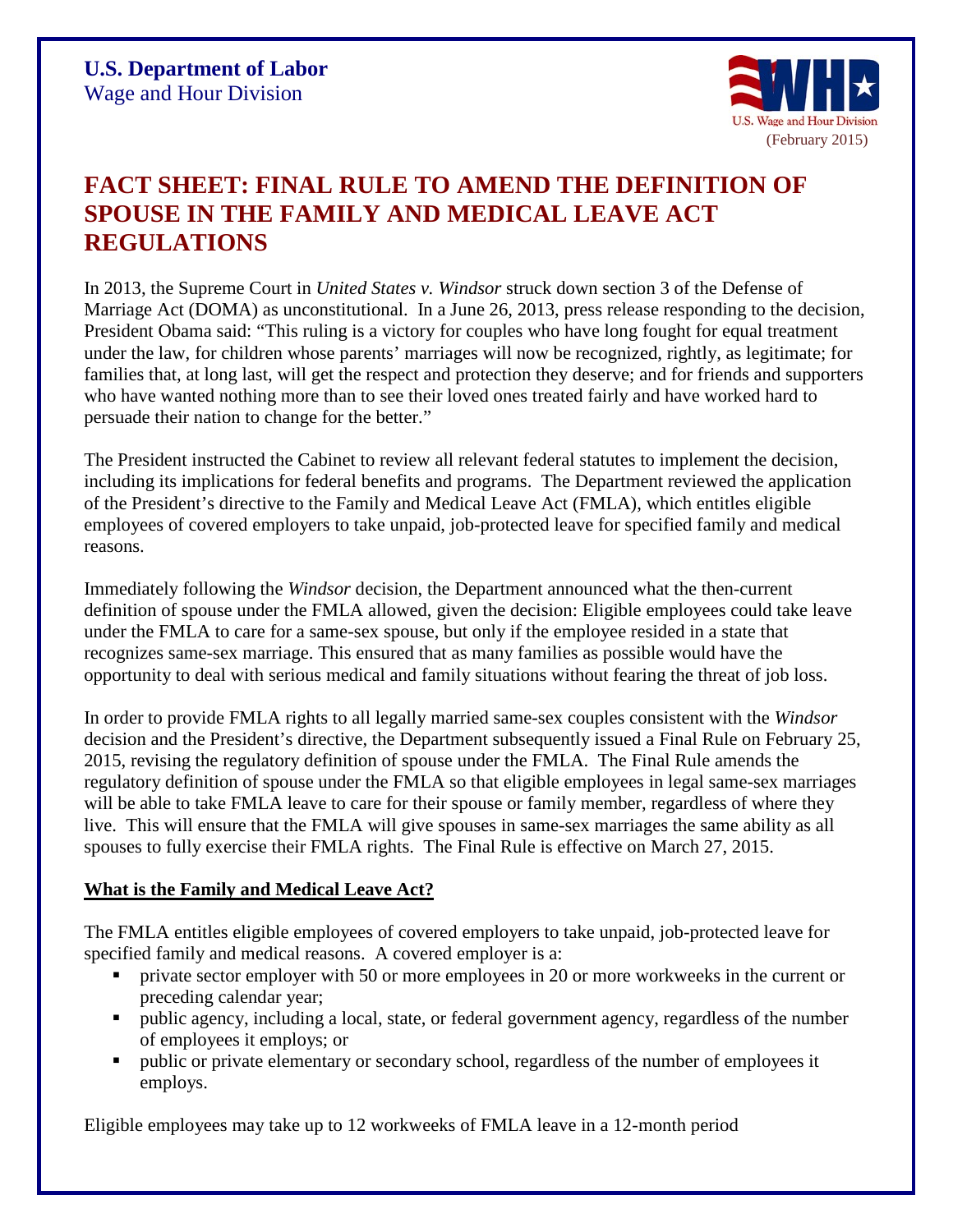- for the birth of the employee's child and for bonding with the newborn;
- for the placement of a child with the employee for adoption or foster care and for bonding with the newly-placed child;
- to care for the employee's spouse, son, daughter, or parent with a serious health condition; or
- when the employee is unable to perform the essential functions of his or her job due to the employee's own serious health condition.

The FMLA also includes certain military family leave provisions:

- *Military Caregiver Leave*: Entitles eligible employees who are the spouse, son, daughter, parent, or next of kin of a covered servicemember (current member or veteran of the National Guard, Reserves, or Regular Armed Forces) with a serious injury or illness incurred or aggravated in the line of duty to take up to 26 workweeks of FMLA leave during a single 12-month period to care for their family member.
- *Qualifying Exigency Leave*: Entitles eligible employees to take up to 12 workweeks of FMLA leave in a 12-month period for a "qualifying exigency" related to the foreign deployment of the employee's spouse, son, daughter, or parent.

## **Major features of the Final Rule**

- The Department has moved from a "state of residence" rule to a "place of celebration" rule for the definition of spouse under the FMLA regulations. The Final Rule changes the regulatory definition of spouse in 29 CFR §§ 825.102 and 825.122(b) to look to the law of the place in which the marriage was entered into, as opposed to the law of the state in which the employee resides. A place of celebration rule allows all legally married couples, whether opposite-sex or same-sex, or married under common law, to have consistent federal family leave rights regardless of where they live.
- The Final Rule's definition of spouse expressly includes individuals in lawfully recognized same-sex and common law marriages and marriages that were validly entered into outside of the United States if they could have been entered into in at least one state.

## **What impact does this definitional change have on FMLA leave usage?**

- This definitional change means that eligible employees, regardless of where they live, will be able to
	- o take FMLA leave to care for their lawfully married same-sex spouse with a serious health condition,
	- o take qualifying exigency leave due to their lawfully married same-sex spouse's covered military service, or
	- o take military caregiver leave for their lawfully married same-sex spouse.
- This change entitles eligible employees to take FMLA leave to care for their stepchild (child of employee's same-sex spouse) regardless of whether the *in loco parentis* requirement of providing day-to-day care or financial support for the child is met.<sup>[1](#page-1-0)</sup>

<span id="page-1-0"></span> <sup>1</sup> Apart from the Final Rule, the Department has consistently recognized the eligibility of individuals, whether married or not, to take leave to care for a partner's child if they meet the *in loco parentis* requirement of providing day-to-day care or financial support for the child. For more information on